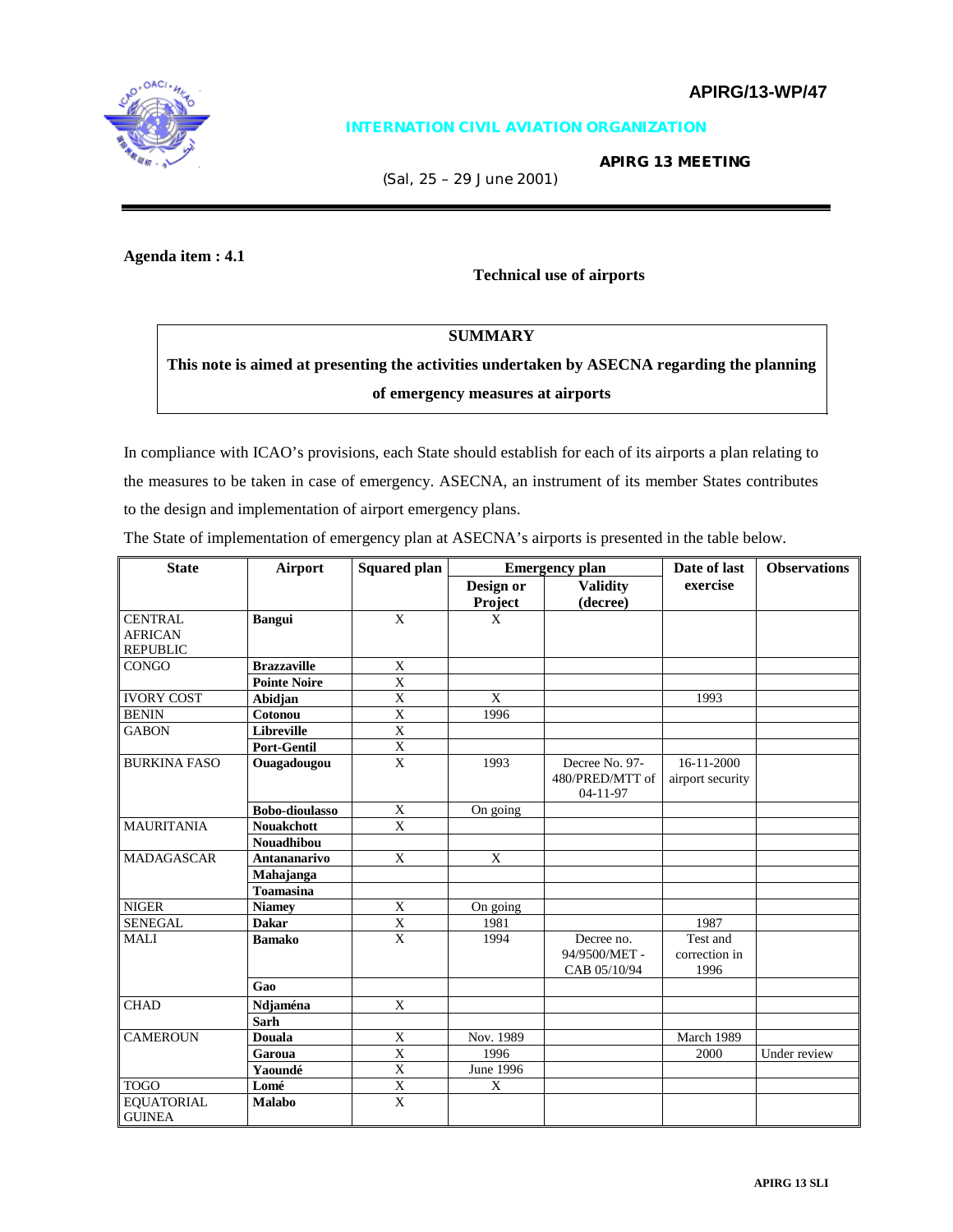## **Classification of airports and endowment**

Virtually all ASECNA airports are classified and endowed with rescue and fire fighting, in line with ICAO

Standards and recommended Practices

(Annex 14 and manual of airport services – Part 1 Doc. 9137)

The means of intervention are of 3 types :

- VIMP : Medium power intervention vehicle of 1,000 to 9,000 litres of water
- VIPP : Low power intervention vehicle of 3,000 litres of water.
- FLYCO : Four-wheel drive fitted with bird scaring devices + 100 kg/powder

#### **Fleet renewal : over 8 billion CFA francs earmarked for the** 2000/2006 plan.

## **1.1 Level of Protection**

The level of protection secured at airports of the Agency are as follows :

| <b>Airports</b> | <b>Secured level</b><br>$(N-1)$ | <b>Recommended level</b> |  |
|-----------------|---------------------------------|--------------------------|--|
| Abidjan         | 8                               | (N)<br>9                 |  |
| Antananarivo    | 8                               | 9                        |  |
|                 |                                 |                          |  |
| Bamako          | 8                               | 9                        |  |
| Bangui          | 8                               | 9                        |  |
| Bobo-dioulasso  | 6                               | 9                        |  |
| Brazzaville     | 8                               | 9                        |  |
| Cotonou         | 8                               | 9                        |  |
| Dakar           | 8                               | 9                        |  |
| Douala          | 8                               | 9                        |  |
| Gao             | $\overline{4}$                  | 4                        |  |
| Garoua          | 7                               | 7                        |  |
| Libreville      | 8                               | 9                        |  |
| Lomé            | 8                               | 9                        |  |
| Mahajanga       | 5                               | 6                        |  |
| Malabo          | 6                               | 8                        |  |
| Ndjaména        | 8                               | 9                        |  |
| Niamey          | 8                               | 9                        |  |
| Nouadhibou      | 7                               | 6                        |  |
| Nouakchott      | 7                               | 9                        |  |
| Ouagadougou     | 8                               | 9                        |  |
| Pointe Noire    | 6                               | 6                        |  |
| Port Gentil     | 6                               | 6                        |  |
| Sarh            | 4                               | 4                        |  |
| Toamasina       | 5                               | 6                        |  |

## **1.2 Fleet of vehicles**

The airports of ASECNA are equipped with the following vehicles :

| <b>STATE</b>             | <b>AIRPORT</b>     | <b>VP/FLYCO Four-</b><br>wheel | <b>VIPP</b> | <b>VIMP</b> |
|--------------------------|--------------------|--------------------------------|-------------|-------------|
| <b>IVORY COST</b>        | Abidjan            |                                |             |             |
| <b>MADACASCAR</b>        | Antananarivo       |                                |             |             |
| MALI                     | Bamako             |                                |             |             |
| CENTRAL AFRICAN REP.     | Bangui             |                                |             |             |
| <b>BURKINA FASO</b>      | Bobo-dioulasso     |                                |             |             |
| <b>CONGO</b>             | <b>Brazzaville</b> |                                |             |             |
| <b>BENIN</b>             | Cotonou            |                                |             |             |
| <b>SENEGAL</b>           | Dakar              |                                |             |             |
| <b>CAMEROON</b>          | Douala             |                                |             |             |
| <b>MALI</b>              | Gao                |                                |             |             |
| <b>CAMEROON</b>          | Garoua             |                                |             |             |
| <b>GABON</b>             | Libreville         |                                |             |             |
| <b>TOGO</b>              | Lomé               |                                |             |             |
| <b>MADAGASCAR</b>        | Mahajanga          |                                |             |             |
| <b>EOUATORIAL GUINEA</b> | Malabo             |                                |             |             |